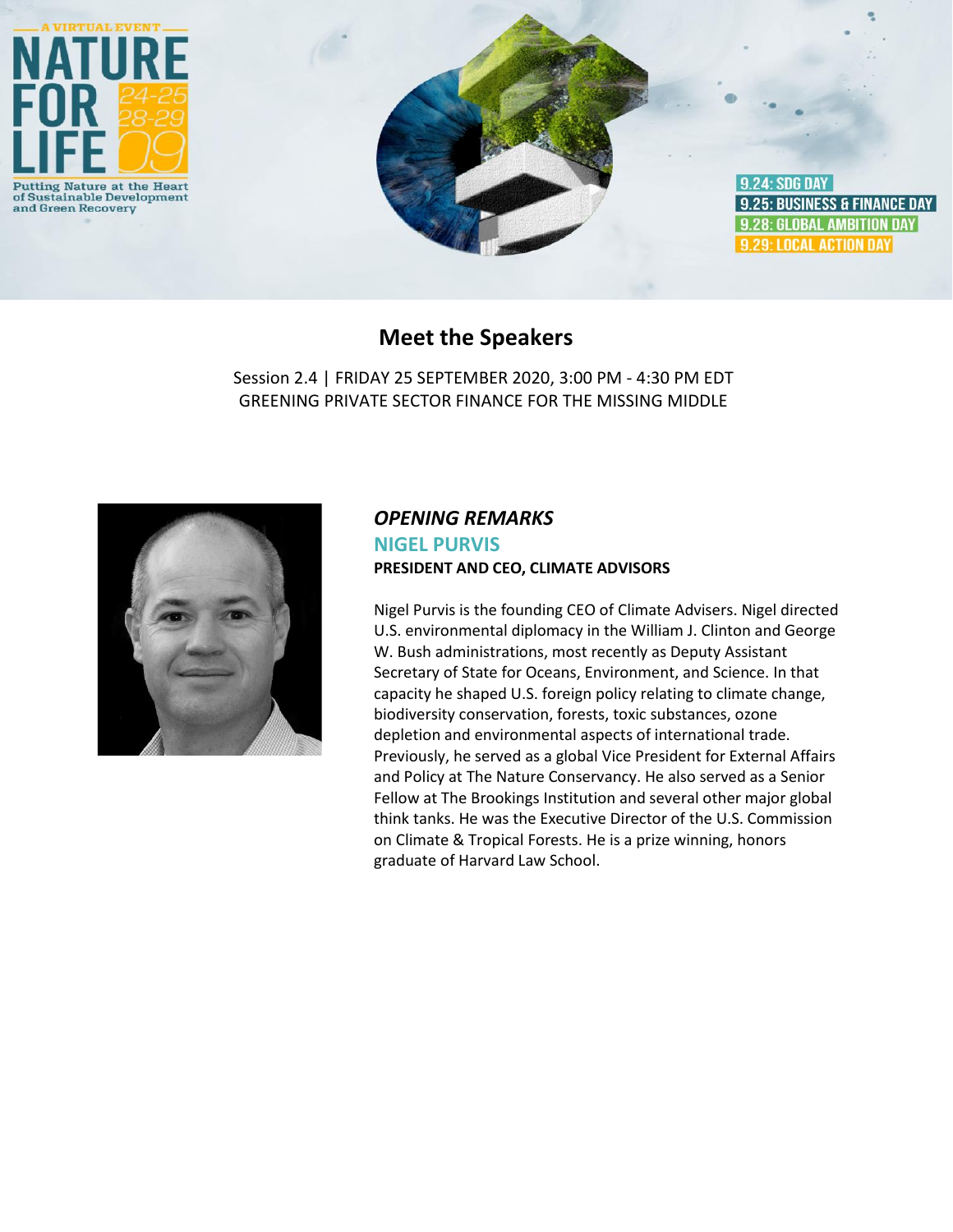

# *HOST & MODERATOR* **HELEN EDMUNDSON**

#### **HEAD OF INTERNATIONAL STRATEGY & ENGAGEMENT DEPARTMENT FOR ENVIRONMENT FOOD & RURAL AFFAIRS, UK GOVERNMENT**

Helen Edmundson heads Defra's international Climate and Environment Strategy team. Nature based solutions are a key focus of Helen's team work – the financing of them, strengthening the evidence base around them and working in partnership with others across the public and private sector to get these solutions to scale. Helen is an economist by background, with 15 years of experience working in institutions such as the World Bank as a Young Professional, the British civil service, and as an ODI Fellow in Zambia's Ministry of Trade. She has developed policies on a number of areas critical to addressing biodiversity loss and climate change, including agriculture, climate finance, natural wealth accounting, and financial sector development.



#### *SPEAKER* **TOBEY RUSS CEO, FOREST FIRST COLOMBIA**

Tobey Jon Russ, Chief Executive Officer, Forest First Colombia S.A.S. Mr. Russ is a Cofounder of Forest First and a member of its board of directors. Prior to establishing Forest First Colombia in 2010 Mr. Russ spent 25 years in financial services and has held a number of senior management positions including: CEO and Chairman of Quanta Capital Holdings, a publicly traded global insurance and reinsurance company, CEO and President of Chubb Financial Services and President of AIG Risk Finance. Mr. Russ received his undergraduate degree from University of New Hampshire and his MBA from La Salle University in Philadelphia.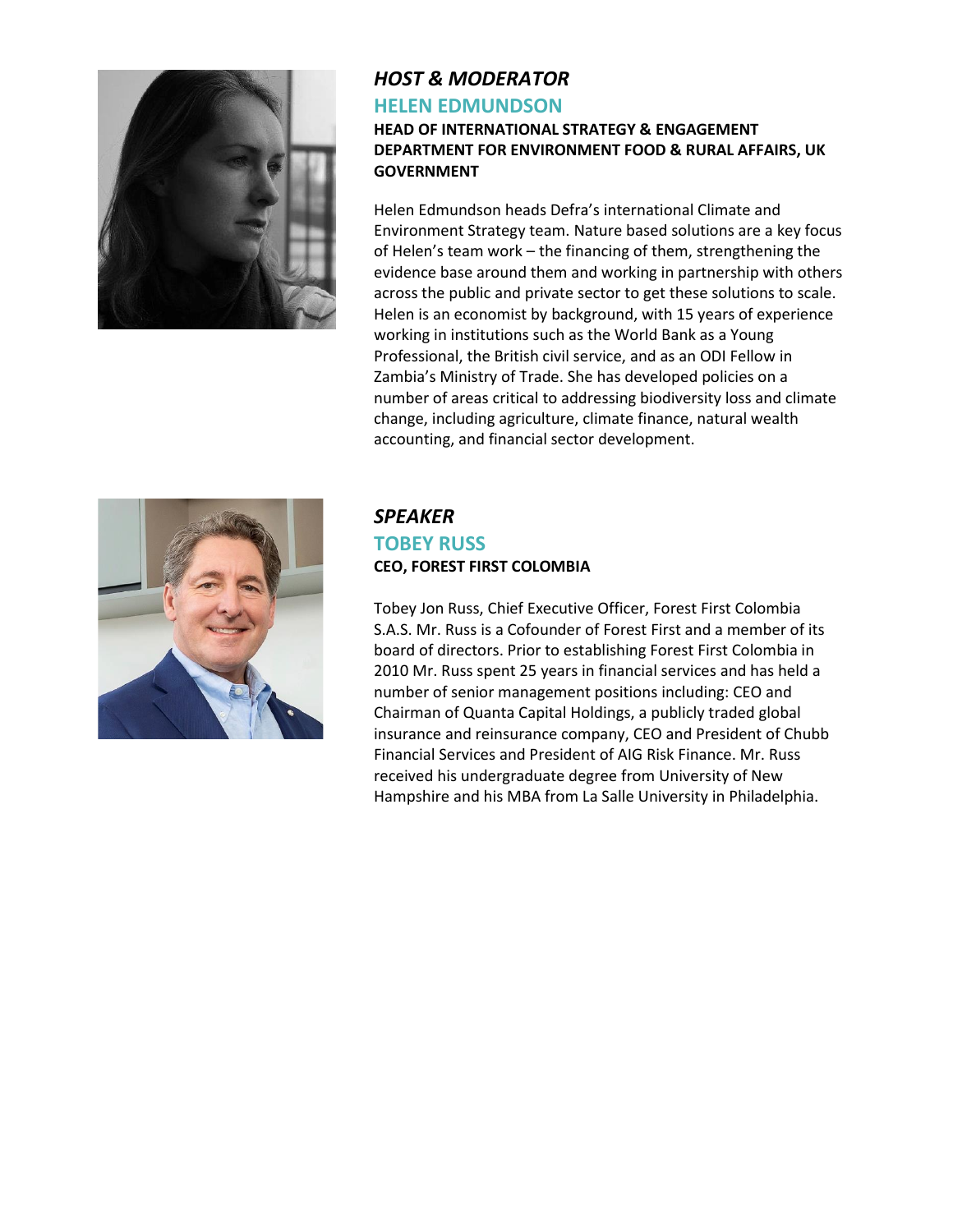

### *SPEAKER* **KATRINA OLE-MOIYOI SUSTAINABLE SOURCING SPECIALIST, KERING**

Katrina joined Kering in 2019 as the Sustainable Sourcing Specialist. As a Stanford-trained PhD sustainability expert, Katrina has been championing sustainability initiatives within private companies and development institutions for over 10 years. As a UN FAO researcher, she also advised governments on ecosystem management across the Bay of Bengal, and, while working as a United States government contractor, managed a Sri Lankan posttsunami environmental programme. In her current role at Kering, Katrina brings her field-level operational experience to lead on sustainable raw material sourcing, biodiversity and agriculture. She is creating innovative programmes across the Group's supply chain and played an integral role in designing Kering's biodiversity strategy, including the Kering for Nature Fund, which is a pioneering approach in the industry.



#### *SPEAKER* **RICHENDA VAN LEEUWEN**

#### **EXECUTIVE DIRECTOR, ASPEN NETWORK FOR DEVELOPMENT ENTREPRENEURS**

Richenda recently joined the Aspen Network of Development Entrepreneurs (ANDE) as Executive Director after serving as Managing Director for Empowering Clean Economies at the Rocky Mountain Institute, and previously as Chair, International Institutions at the Global LPG Partnership where she worked on climate and clean energy solutions in developing economies. She was also a member of the World Bank's Energy Program's (ESMAP) Technical Advisory Group from 2016-2019. From 2010-2016 she was Executive Director of Energy Access at the United Nations Foundation. She previously served for nearly five years as CEO of Trickle Up. Richenda has previously worked in private equity and impact investing in emerging markets as well as in post-conflict settings. She is a board director of SELCO India and Energy 4 Impact, and an Emeritus founding U.S. Women's "Clean Energy Ambassador" within the U.S. DOE Clean Energy, Education and Empowerment (C3E) initiative.